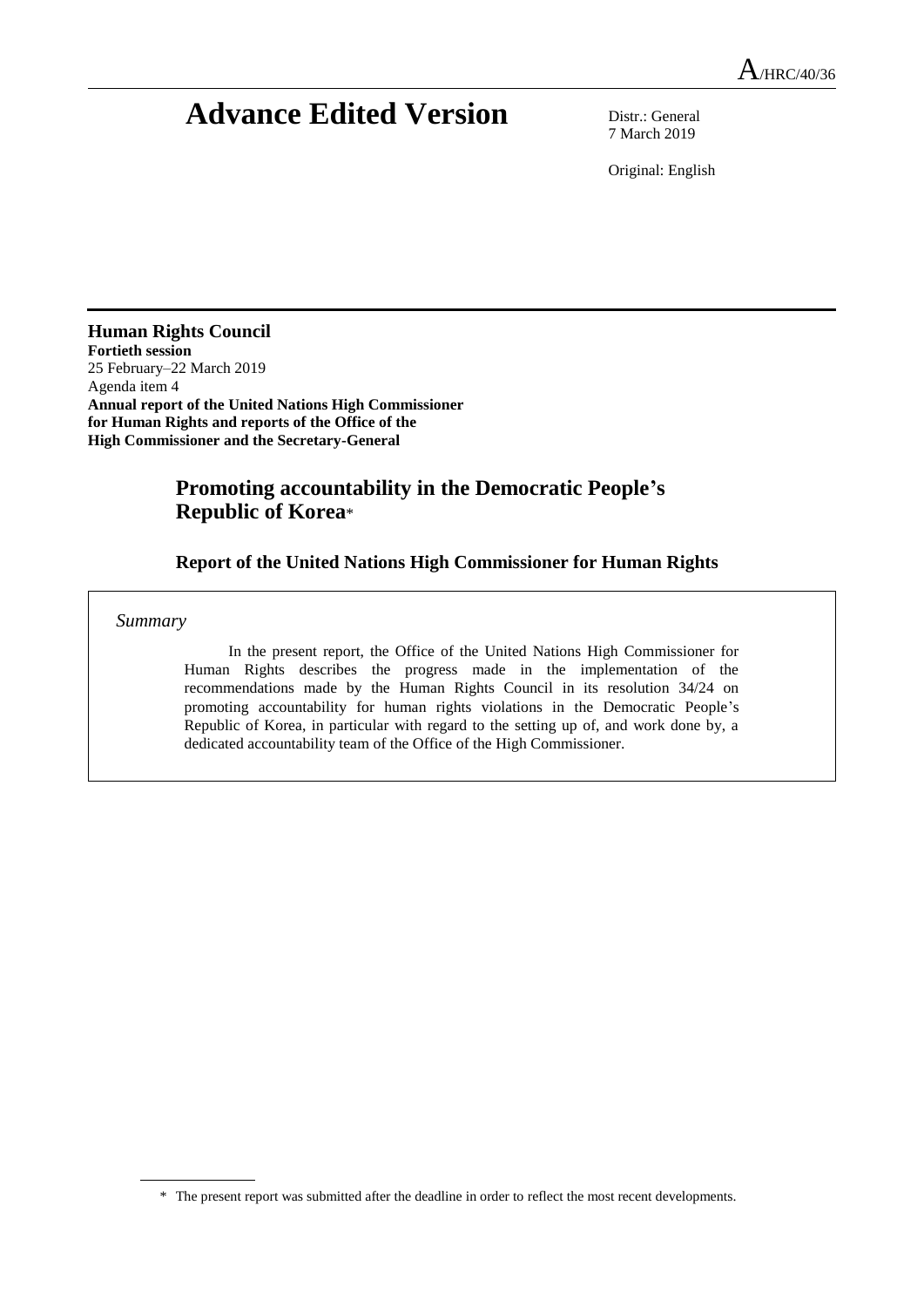## **I. Introduction**

1. The Office of the United Nations High Commissioner for Human Rights (OHCHR) submits to the Human Rights Council pursuant to its resolution 34/24 on the situation of human rights in the Democratic People's Republic of Korea. In the report, OHCHR describes the activities it has carried out to implement resolution 34/24, in particular with regard to the setting up of, and work done by, a dedicated accountability team, highlighting the main progress made and the challenges encountered.

2. The High Commissioner recommends that the Human Rights Council consider extending the mandate granted in resolution 34/24 and allocate the resources necessary for OHCHR to comprehensively implement its mandate.

## **II. Council resolution 34/24**

3. Various United Nations human rights mechanisms, including the Special Rapporteur on the situation of human rights in the Democratic People's Republic of Korea and the commission of inquiry on human rights in the Democratic People's Republic of Korea (see A/HRC/25/63), have made repeated calls and recommendations for accountability for human rights violations committed in the country. Such calls for accountability have also been echoed by both the General Assembly, in its resolution 73/180, and the Secretary-General (see A/70/393, para. 58).

4. In its report, the commission of inquiry, on the basis of its findings that there were reasonable grounds to believe that crimes against humanity had been committed and continued to be committed in the Democratic People's Republic of Korea, made recommendations on pursuing accountability, including by calling upon the Security Council to refer the situation to the International Criminal Court or to establish an ad hoc international tribunal.

5. Pursuant to the recommendations of the commission of inquiry, the Human Rights Council, in its resolution 25/25, requested OHCHR to establish a field-based structure to strengthen the monitoring and documentation of human rights violations in the Democratic People's Republic of Korea, including with a view to ensuring accountability for international crimes, including crimes against humanity. The Council subsequently requested, in its resolution 31/18, the High Commissioner to appoint a group of independent experts to explore appropriate approaches for seeking accountability for human rights violations in the Democratic People's Republic of Korea, in particular where such violations amounted to crimes against humanity, and to recommend practical mechanisms of accountability to ensure truth and justice for victims of such crimes.

6. In its report to the Human Rights Council (A/HRC/34/66/Add.1), the group of independent experts recommended the adoption of a multi-pronged and comprehensive approach to accountability, including measures towards the realization of victims' right to truth, justice, reparations, and guarantees of non-recurrence. Its recommendations included the referral of the situation to the International Criminal Court, the creation of an ad hoc tribunal for the Democratic People's Republic of Korea and the prosecution of crimes by Member States through the principle of universal jurisdiction.

7. In its report, the group of independent experts also recommended that the international community enhance its efforts towards preparatory work for future criminal trials. This included the strengthening of monitoring and documentation efforts by OHCHR and its capacity to receive, preserve and consolidate information and evidence through the creation of a central and independent repository as well as supporting the assessment from a criminal law perspective by international criminal justice experts, of all material available in order to identify gaps and develop possible investigation and prosecution strategies as well as blueprints for suitable international or internationally assisted court models. The group of independent experts further recommended that the capacity of OHCHR be strengthened to undertake and support sensitization of victims groups on international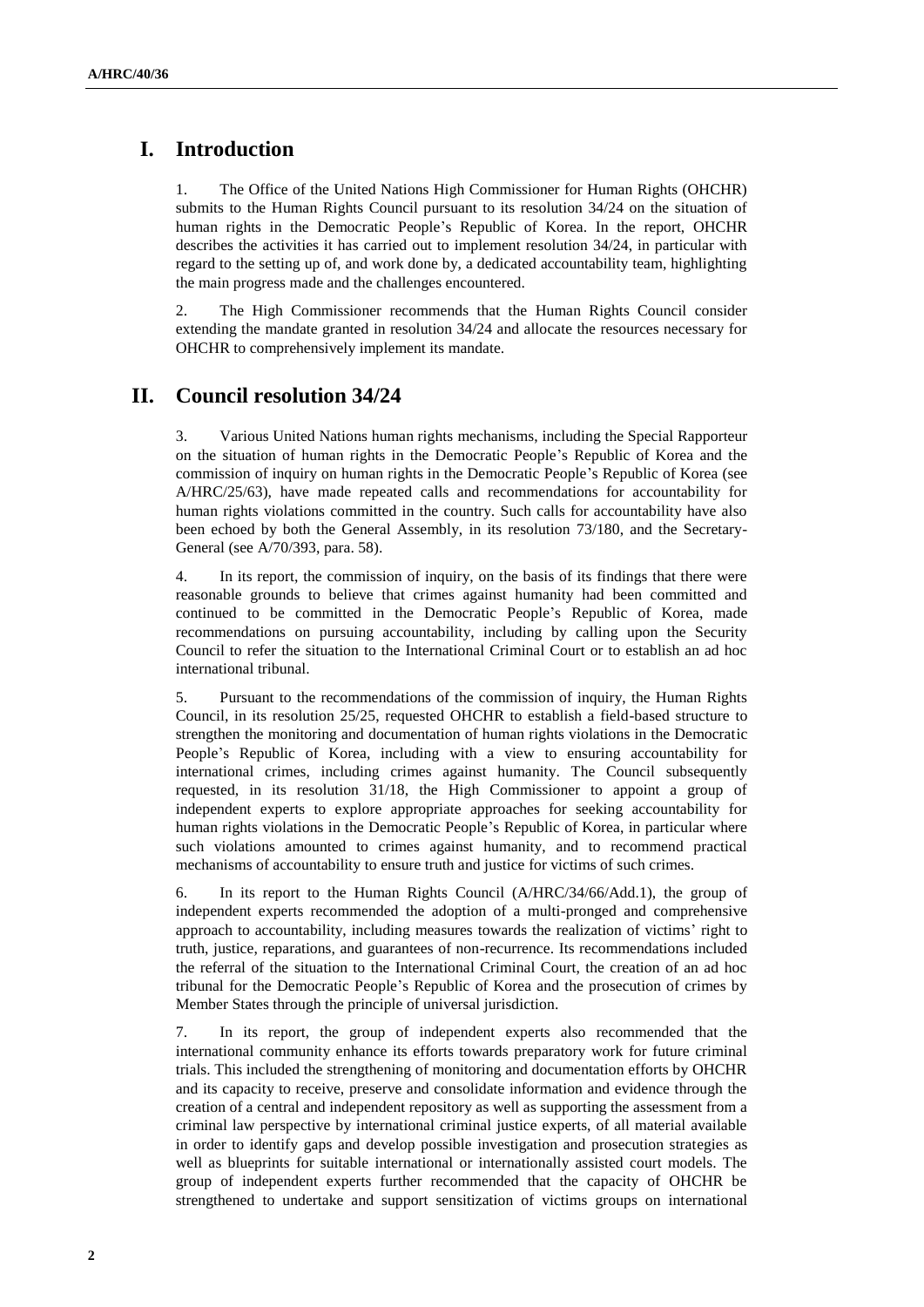norms and standards pertaining to accountability for human rights violations, and to organize, in collaboration with stakeholders, coordinated consultations of victims and affected communities to seek their views on avenues for accountability.

8. Pursuant to the recommendations made by the group of independent experts, the Human Rights Council adopted resolution 34/24.

#### **A. Mandate and methods of work**

9. In its resolution 34/24, the Human Rights Council decided to strengthen the capacity of OHCHR for two years, including its field-based structure in Seoul, to implement the recommendations of the group of independent experts pertaining to criminal accountability.

10. Specifically, the Human Rights Council mandated OHCHR to strengthen its monitoring and documentation efforts; establish a central information and evidence repository; and have experts in legal accountability assess all information and testimonies with a view to developing possible strategies to be used in any future accountability process.

11. During the period under review, OHCHR undertook specific activities to implement its mandate.

12. Firstly, OHCHR strengthened its capacities to implement the relevant recommendations made by the group of independent experts on accountability by recruiting staff with expertise in international criminal law.

13. Secondly, the Office focused on strengthening its monitoring and documentation efforts and conducted interviews with persons who had escaped from the Democratic People's Republic of Korea, with the objective of gathering information pertaining to alleged crimes against humanity. It also engaged closely with civil society organizations, relevant entities of the Government of the Republic of Korea, and other stakeholders that had been involved in the documentation of human rights violations in the Democratic People's Republic of Korea.

14. Thirdly, OHCHR began to design and set up a secure central information and evidence repository.

15. Lastly, and in parallel with the above steps, the newly recruited experts in international criminal law began an analysis, in accordance with criminal evidentiary standards, of the interviews that OHCHR had previously conducted, the information collected by the commission of inquiry, and publicly available information gathered by civil society organizations, with a view to incorporating such evidence and information – where requisite standards were met – into its central information and evidence repository.<sup>1</sup>

#### **B. Establishment of a dedicated accountability team**

16. OHCHR submitted a proposal to the Advisory Committee on Administrative and Budgetary Questions outlining a minimum required staffing profile to effectively implement the mandate given by the Human Rights Council in its resolution 34/24. This comprised one Legal Officer (P-4) and one Information Management Officer (P-3) in Geneva; one Legal Officer (P-4), one National Legal Officer and a Legal Translator in Seoul; and a home-based high-level consultant (D-1). Two posts comprising these minimal resource requirements were not approved by the General Assembly in its budgetary decisions of December 2017, resulting in a reduced staffing basis for the mandate.

17. In recruiting the members of the accountability team, OHCHR encountered some logistic and budgetary obstacles that had a negative impact on the planned implementation

 $1$  The results of the analysis will be assessed from an accountability perspective and included in a separate confidential report to be submitted by a high-level consultant to OHCHR, as originally set out in the concept of operations prepared by the Office following the adoption of resolution 34/24.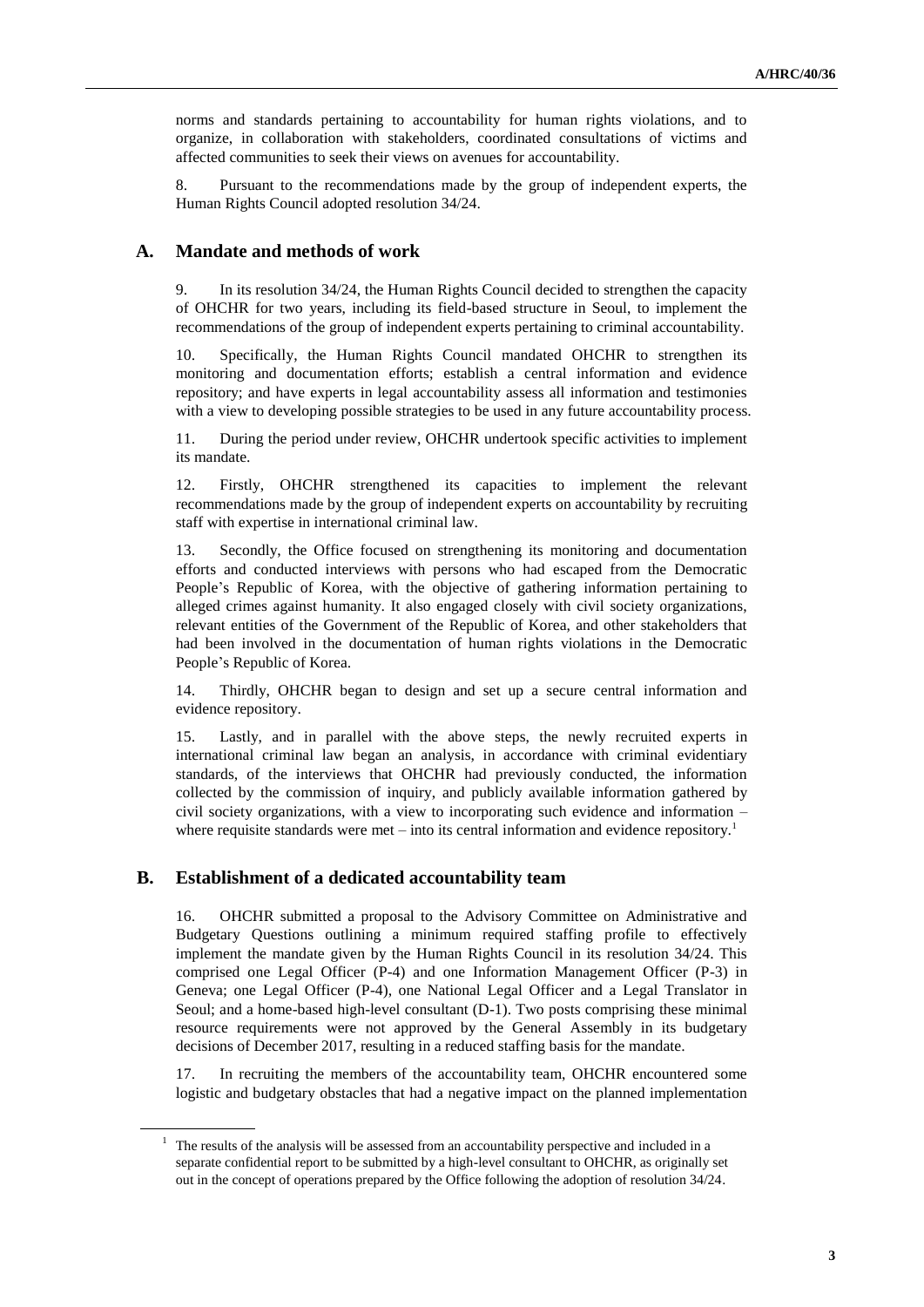of the mandate. Despite these difficulties, OHCHR recruited the high-level consultant (with expertise in international criminal law) in April 2018, while the international and national legal officers were appointed in July and August 2018. There were challenges associated with the identification and recruitment of a suitably qualified and experienced Information Management Officer. Work on the design and set-up of the central archive and database began at the beginning of October 2018.

18. In implementing the mandate given by the Human Rights Council, the high-level consultant led and managed the legal aspects of criminal accountability activities, the implementation of which was overseen in Seoul by the international legal officer, with the assistance of a national counterpart. The team also conducted interviews with alleged victims and other witnesses, analysed information, created an electronic database, organized and conducted training sessions for civil society organizations, and identified key areas where cooperation with other stakeholders should be strengthened. The team also identified several areas where, with the appropriate resources, work on accountability could be materially advanced in the future.

## **III. Implementation of Human Rights Council resolution 34/24**

#### **A. Strengthening monitoring and documentation efforts**

#### **1. Interviews with victims and witnesses**

19. The accountability team contributed to and enhanced the work already being undertaken by the OHCHR field-based structure in Seoul. In particular, it ensured that interviews with persons who had fled the Democratic People's Republic of Korea included specific questions to identify elements of crimes and of modes of liability, in addition to the documentation of human rights violations. The purpose was to strengthen the admissibility and probative value of the information and evidence collected by OHCHR for possible future criminal proceedings. The selection of interviewees was also adapted to achieve this objective on the basis of information gathered through questionnaires administered by OHCHR to prospective interviewees.

20. Since the opening of its field-based structure in Seoul in June 2015, OHCHR has conducted approximately 300 interviews with alleged victims and witnesses of human rights violations perpetrated in the Democratic People's Republic of Korea. Each month, OHCHR was granted access to up to six escapees held in resettlement centres run by the Government of the Republic of Korea, where they are provided with training and support upon their arrival to the Republic of Korea. Each interview was conducted within the confines of the resettlement centres, for a maximum time of two hours. In some cases, such arrangements were insufficient to gather thorough and detailed information from each individual interviewed, including for the purposes of accountability.

21. Given the large number of suspected violations, OHCHR and the Government of the Republic of Korea are engaged in an ongoing dialogue on these issues, also in view of the importance of interviewing individuals as soon as possible upon their arrival in the Republic of Korea to increase the reliability and accuracy of the information provided.

22. Given that the probative value of testimonies received in neutral environments is frequently enhanced, OHCHR also conducted interviews with persons from the Democratic People's Republic of Korea outside official facilities in the Republic of Korea. Identifying and locating these persons, and arranging interviews with them while taking into account security concerns require dedicated research and are labour-intensive. With the resources available to OHCHR, only limited time and staff could be devoted to this activity.

#### **2. Collection and analysis of documentary evidence**

23. Given the difficulties in collecting information from within the Democratic People's Republic of Korea, OHCHR has been pursuing alternative avenues of documentation. It has, in particular, sought to establish linkages between alleged crimes and the identification of the individuals responsible, both those who carried out the acts in question and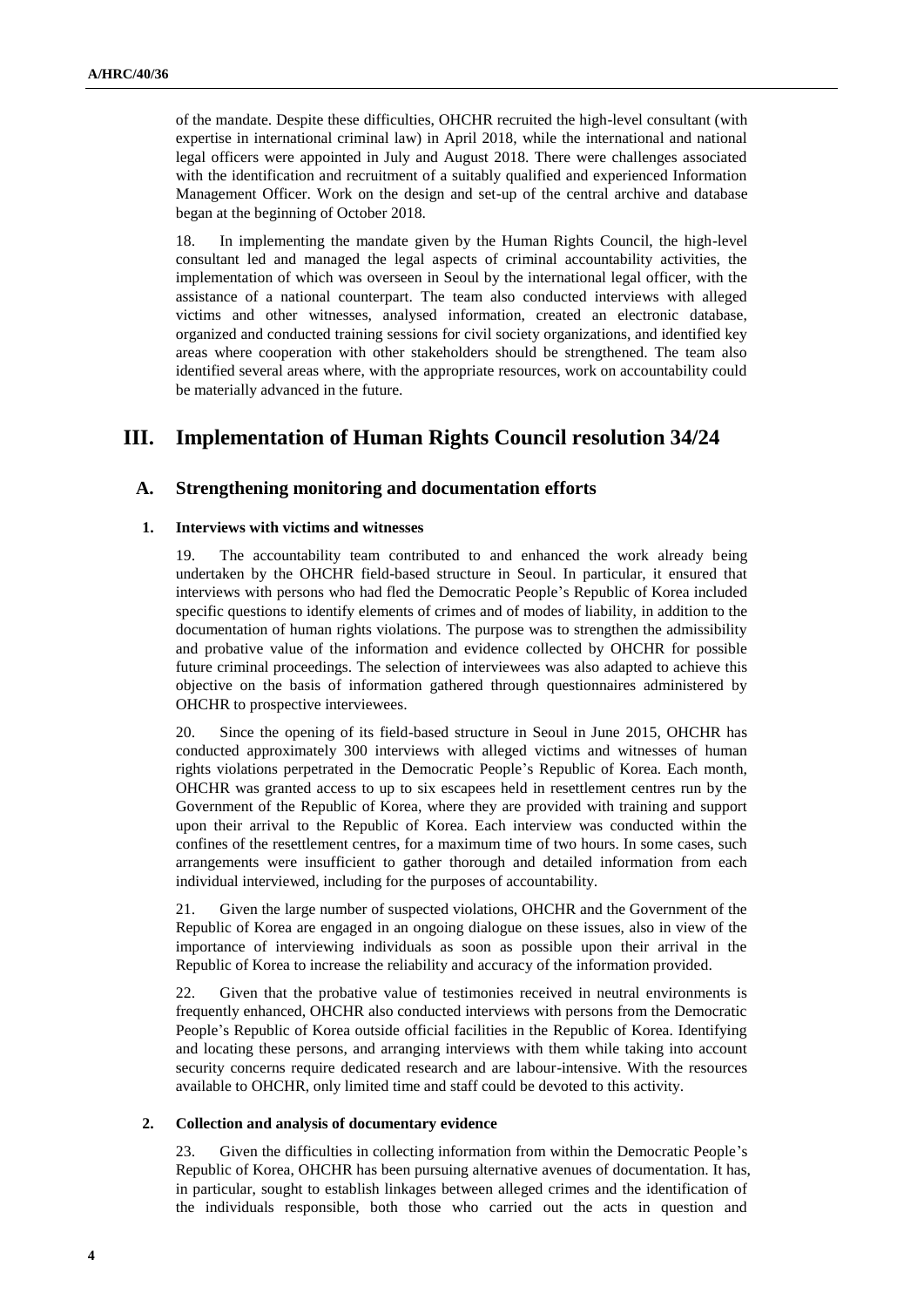commanders and superiors responsible for formulating relevant policies, issuing orders or failing to exercise proper control over their subordinates.

24. OHCHR reviewed open source and other materials in order to identify those holding positions of responsibility in the Democratic People's Republic of Korea who may have had direct knowledge of the chain of command and the decision-making processes involved.

25. In the Republic of Korea, both the Ministry of Unification and the Ministry of Justice have human rights documentation centres focusing on the situation in the Democratic People's Republic of Korea. The Center for North Korean Human Rights Records, established under the Ministry of Unification pursuant to the North Korean Human Rights Act of 2016, conducts interviews with persons recently arrived in the Republic of Korea from the Democratic People's Republic of Korea. The North Korea Human Rights Documentation Office, established under the Ministry of Justice, collects, archives and analyses the information gathered by the Center with a view to future prosecutions.

26. OHCHR held several meetings with representatives of the above-mentioned institutions to explain the nature of its work, including pursuant to Human Rights Council resolution 34/24, its independent mandates and the importance of cooperation in the pursuit of accountability. These meetings provided for exchanges of experience and lessons learned in documentation efforts. OHCHR has requested copies of records of both institutions for analysis and eventual inclusion in the central electronic repository, where relevant and appropriate, and looks forward to continuing cooperation with these institutions.

27. Many civil society organizations have conducted interviews and collected information on suspected crimes against humanity committed in the Democratic People's Republic of Korea. Many such organizations have a long history, and have collected a large body of information and accumulated invaluable expertise. To date, much access of OHCHR to that information has been limited to publicly available summaries or extracts of interviews.

28. For a comprehensive analysis conducted in accordance with international criminal law standards, and for the creation of a reliable repository of evidence and information as mandated by the Human Rights Council in its resolution 34/24, OHCHR must have broad access to a maximum of the data accumulated. OHCHR has continued to liaise with those responsible for these organizations on possibilities of gaining access to the original and full records of information gathered by them, including, where possible, the contact details of the sources of information. Progress made on this front is encouraging, and OHCHR is optimistic that access to these files will be possible. As OHCHR acquires these original records, it will incorporate them into the repository, which will in turn greatly assist in the compilation of files for accountability processes.

29. A lack of coordination between organizations and the use of differing methodologies of documentation and information collection can have a detrimental impact on the evidentiary value of information collected. In an effort to maximize the usability and probative value of such information, OHCHR has begun to provide technical advice to stakeholders in order to strengthen their skills in the collection and documentation of information on suspected violations that meets required legal standards, for accountability purposes. In August 2018, for example, OHCHR conducted a training session on the documentation of crimes under international law, which comprised a theoretical session on interviewing techniques, crimes under international law and modes of liability, and a practical exercise. A total of 24 representatives from 13 organizations took part in the training. OHCHR also held a short training session for investigators of the Government of the Republic of Korea on issues regarding the documentation of crimes against humanity.

#### **B. Establishment of a central information and evidence repository**

30. While in the immediate term there may be little prospect that those responsible for gross human rights violations and crimes under international law in the Democratic People's Republic of Korea will be held to account, a critical function of the accountability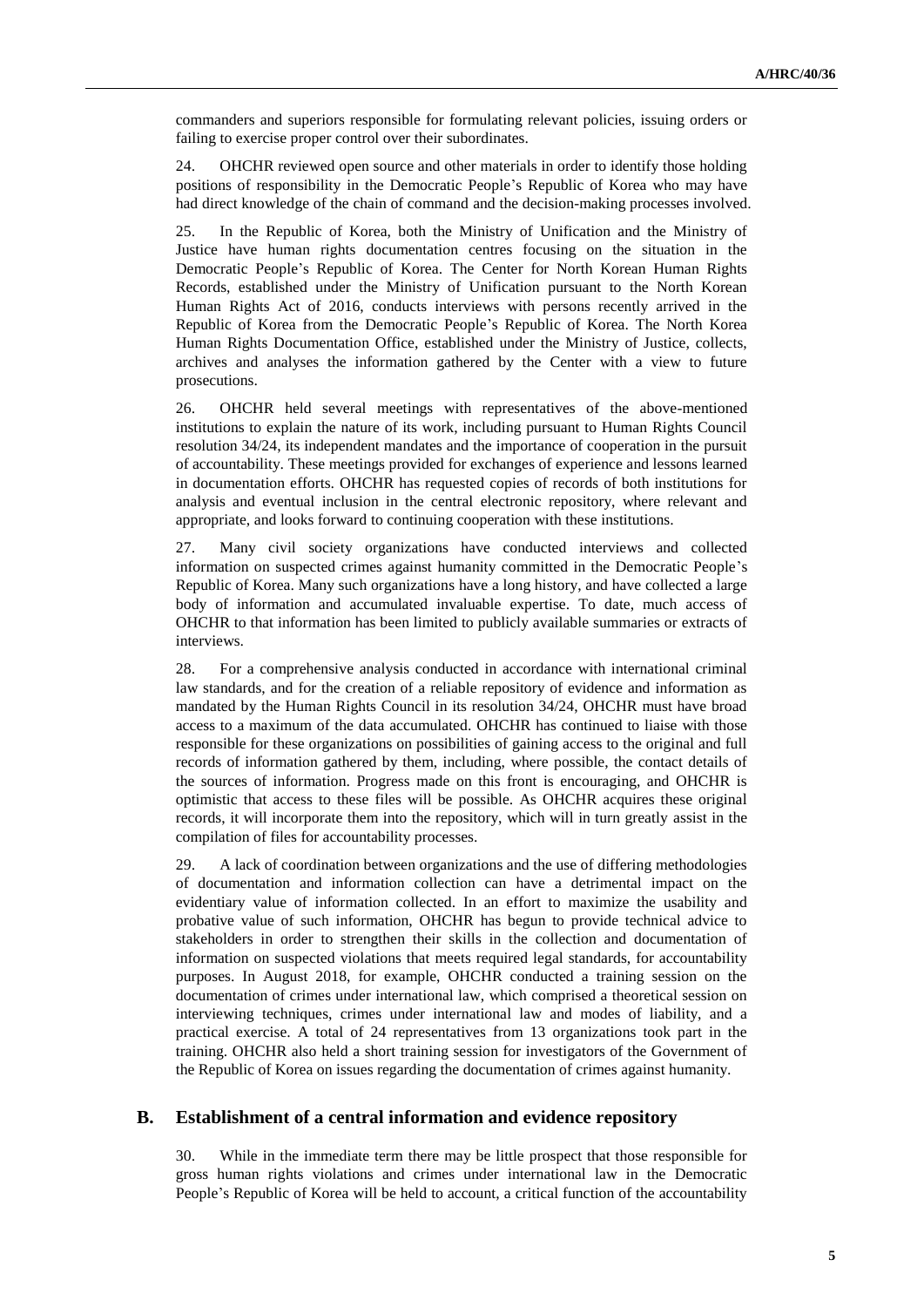team is to establish a central electronic repository of all information and evidence collected for future national and international justice mechanisms (A/HRC/25/63, para. 94 (c)). The establishment of a repository would also facilitate the analysis of information and evidence collected, the identification of gaps, strengths and weaknesses from an accountability standpoint, and strengthen documentation efforts (A/HRC/34/66/Add.1, para. 86).

31. Setting up a central information and evidence repository is a complex task. As a first step, OHCHR has created an electronic database in which it is in the process of storing information that OHCHR and the commission of inquiry have gathered, and information published and/or made otherwise available by other stakeholders. In entering such data, the accountability team carries out, where possible, a preliminary reliability and credibility assessment and triangulates such information with other assessed sources.

32. Besides functioning as a central archive for information and evidence, the electronic database will facilitate the identification of elements of crimes, modes of liability and possible perpetrators, thus paving the way to the opening of specific case files and the building of criminal cases.

33. The database has been specifically designed to ensure that information is handled in accordance with the consent of the provider and to protect confidentiality and the security of witnesses and victims. The server is physically located in Geneva so as to guarantee the highest level of cybersecurity and the protection of sources and information contained in it. Access to the database will be provided only to future accountability mechanisms with the consent of the provider, and after any protection and operational concerns are duly considered and addressed (A/HRC/25/63, para. 94 (c)).

34. As more information is collected and additional analysis performed, the architecture of the database will require updates and adjustments in order to ensure that it remains an effective tool for any future accountability efforts and/or mechanisms.

#### **C. Information analysis and assessment**

35. In its resolution 34/24, the Human Rights Council mandated OHCHR to have experts in legal accountability assess all information and testimonies with a view to developing possible strategies to be used in any future accountability process. Accordingly, the preliminary phase of the assessment conducted by OHCHR focused on the collection and classification of information with the aim of identifying locations, dates, crimes and the involvement of security agencies and other State actors in possible criminal conduct. A significant portion of the analysed information is confidential. In conducting this analysis, OHCHR is including and giving due consideration to information that may have exculpatory value.

36. This exercise has proved essential for further in-depth analysis, as it has facilitated cross-checking of information, corroboration and the identification of gaps, strengths and patterns in evidence. It also has allowed OHCHR to conduct more focused and efficient documentation efforts and to identify sources of information who could possibly be reinterviewed to obtain additional details.

## **IV. Key findings**

37. The interviews and initial analysis of information undertaken by OHCHR since the establishment of its field-based structure in Seoul have supported the conclusion of the commission of inquiry, namely, that there were reasonable grounds establishing that crimes against humanity had been committed (A/HRC/25/63, para. 74), especially with regard to the crimes against humanity of imprisonment and other detention-related crimes, such as torture, other inhuman acts, enslavement and murder.

38. Nearly all individuals interviewed by OHCHR had irregularly crossed the border into China. Many had sought to escape more than once before they eventually succeeded, and some described having been forcibly repatriated to the Democratic People's Republic of Korea. Upon being transferred to officials of the Ministry of State Security of the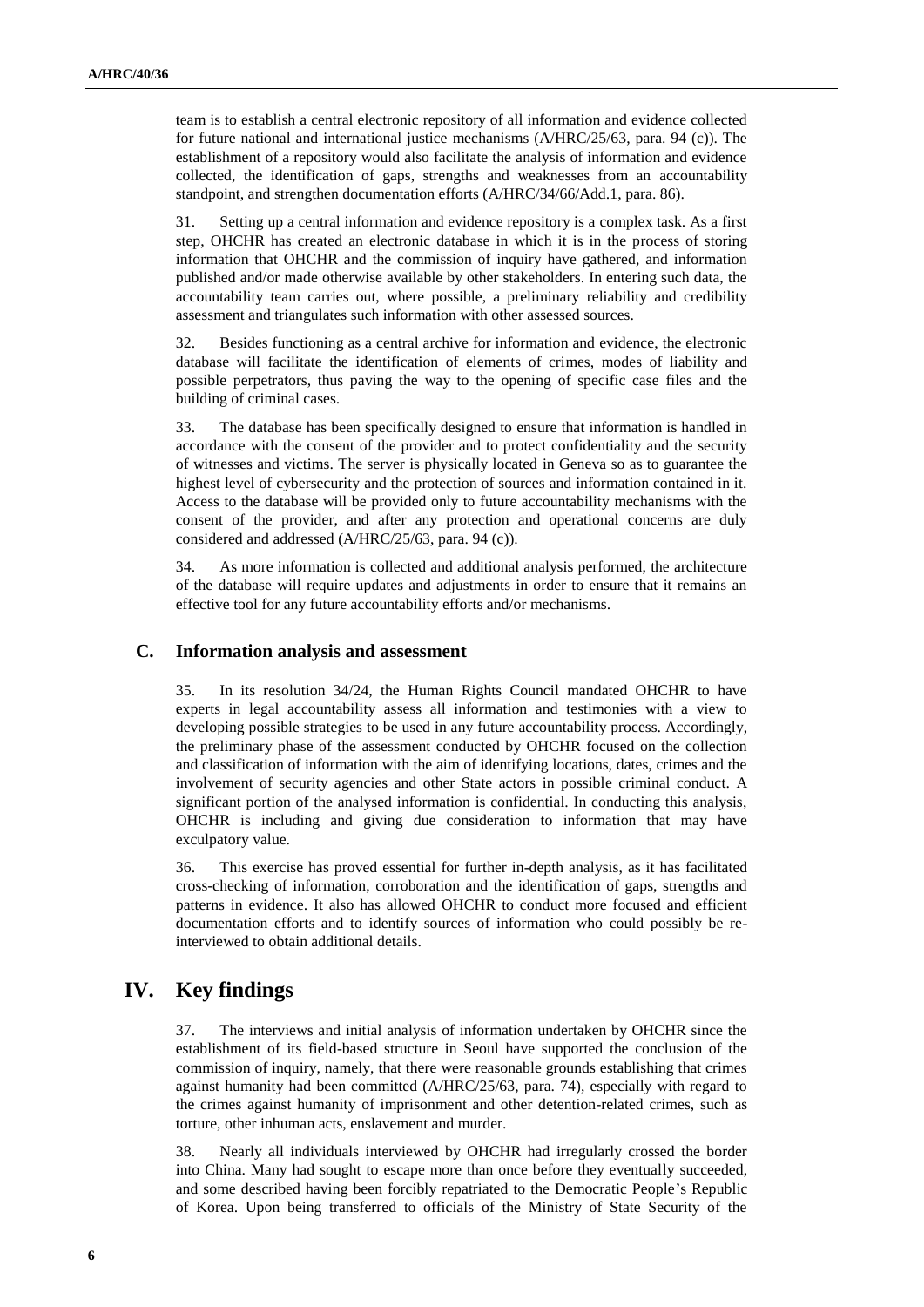Democratic People's Republic of Korea (formerly known as State Security Department) at the border, they were detained and interrogated about their activities in China. If the interrogators were satisfied that they had only engaged in trade or other work activities, they would be labelled as ordinary criminals and transferred to detention facilities of the Ministry of People's Security. There they would be interrogated again, sometimes for months, and then sentenced. Depending on the assessed gravity of their conduct, sentences ranged from months to years in either prison camps (*kyohwaso*) or labour training camps (*rodongdanryondae*). Individuals thought to have engaged in activities that the authorities classified as political offences (by, for example, contacting Christian organizations or citizens of the Republic of Korea), would remain in the custody of the Ministry of State Security and, in some cases, would reportedly be sent to political prison camps (*kwanliso*).

39. There are reasonable grounds to believe that the majority of these arrests amount to imprisonment as a crime against humanity, given what appears to be the systematic commission of such acts against the civilian population. While the Democratic People's Republic of Korea has to some extent amended its criminal procedure laws in the past 15 years by introducing elements of fair trial guarantees, the interviewees consistently reported to OHCHR that they were not afforded those rights. Fair trial rights, including the right to be informed about charges, access to a lawyer, and the right to be presented before a judge were either denied altogether or offered as a mere gesture. People interviewed by OHCHR credibly described routine imprisonment for months or years on the sole basis of having exercised their right, protected under international law, to leave their country of origin.<sup>2</sup> The information reviewed by OHCHR indicates that, far from being isolated, such detentions appear to have been part of a policy implemented in a widespread and systematic manner against civilians attempting to flee the Democratic People's Republic of Korea.

40. There are also reasonable grounds to believe that the crimes against humanity of murder, sexual violence, enslavement, torture and other inhumane acts were committed against some persons while they were detained. Former detainees interviewed by OHCHR consistently described harsh conditions of detention, in particular widespread malnourishment causing severe health problems among prisoners, and physical and psychological violence, including during interrogations by officers of the Ministry of State Security and the Ministry of People's Security. Several interviewees reported cases of prisoners who had died in detention centres from malnutrition, overwork or untreated diseases, or a combination of these factors. Some women reported having been sexually assaulted by guards while in detention. The accounts given by former detainees suggests a total lack of judicial oversight of detention centres and no system for inmates to report abuse.

41. The Democratic People's Republic of Korea still prosecutes political crimes labelled as "crimes against the State" or "crimes against the nation". These encompass extremely broad, vague and indeterminate categories of conduct that effectively make the criminal justice system subservient to political objectives, including the preservation of the State's ideology.<sup>3</sup>

42. In its report, the commission of inquiry, and other sources of evidence, described prison camps for political detainees as the harshest in the Democratic People's Republic of Korea. The commission cited estimates of the Korean Institute for National Unification, according to which, in 2012, these camps hosted between 80,000 and 120,000 detainees

<sup>&</sup>lt;sup>2</sup> International Covenant on Civil and Political Rights, art. 12 (2). The Democratic People's Republic of Korea ratified the Covenant on 14 September 1981, and it entered into force on 14 December the same year. On 25 August 1997, the State notified the Secretary-General that it was withdrawing from the Covenant. The Secretary-General nonetheless still considers the Democratic People's Republic of Korea a State party to the Covenant, given that it does not allow for withdrawal (which would be possible only if all other States parties agreed to it).

<sup>3</sup> Such as articles 60 to 70 of the Criminal Law of the Democratic People's Republic of Korea (2015), amended by Decree No. 578 of the Presidium of the Supreme People's Assembly on 22 July 2015. See Kim, Soo-am, *The North Korean Penal Code, Criminal Procedures, and their Actual Applications* (Seoul, Korean Institute for National Unification, 2006), pp. 8–9.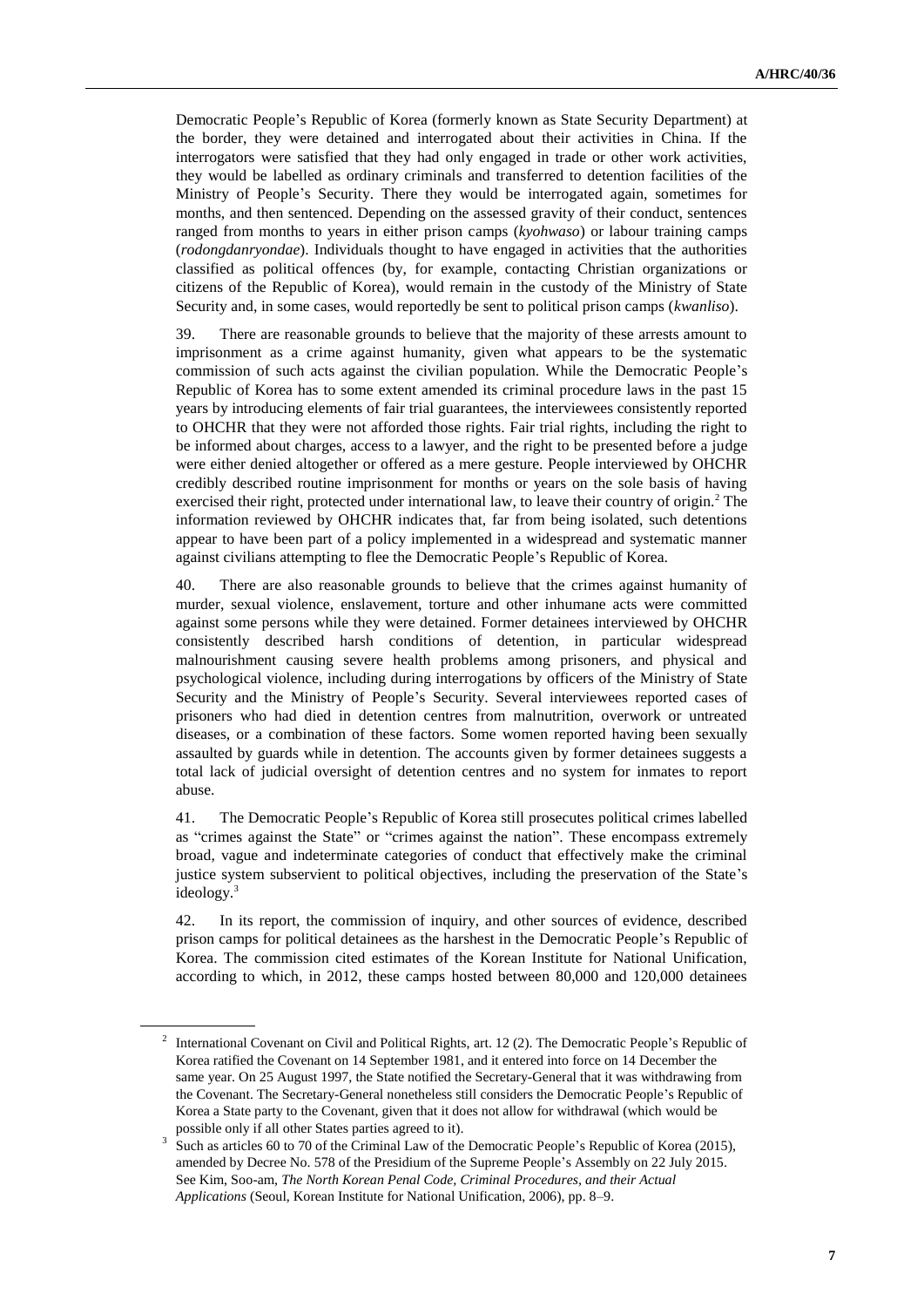$(A/HRC/25/63, para. 61).$ <sup>4</sup> There is almost complete secrecy around these camps. The authorities of the Democratic People's Republic of Korea have repeatedly denied their existence, and the camps operate outside any known legal framework. OHCHR has limited access to first-hand accounts from former political prisoners. Scarcity of information concerning the camps probably stems from the fact that, unlike former regular prisoners routinely interviewed by OHCHR, political prisoners are rarely released. OHCHR interviewed individuals who claimed that some of their relatives had been imprisoned in political prison camps as recently as 2014. Considering the alarming findings of the commission of inquiry on the allegation of widespread commission of crimes against humanity in political prison camps, OHCHR views it as critical that it continue to pursue all possible documentation avenues to ensure the availability of updated and reliable information on these detention facilities.<sup>5</sup>

43. Information, including recent accounts by persons interviewed by OHCHR, alleging arrests and arbitrary detention of people repatriated from China and elsewhere is abundant and consistent with both the records held by OHCHR and with those published by civil society organizations. Within the context of accountability processes, this information constitutes possible evidence of alleged underlying criminal acts. The alleged systematic perpetration of crimes in detention centres under the direct authority of the Ministry of State Security and the Ministry of People's Security also supports the inference that such crimes may be committed pursuant to policies formulated at higher levels and implemented by local political and administrative authorities. At this stage, more substantive and specific evidence is necessary to particularize, at all levels, those who may have been responsible for these alleged criminal acts.

44. In this regard, a comprehensive understanding of the decision-making processes that have led to the commission of crimes, and of the array of State actors and individuals involved therein, is of crucial importance in establishing liability, including through forms of co-perpetration and joint criminal enterprise, particularly in cases involving persons responsible for the commission of crimes other than the primary perpetrator (for instance, political or military officers who ordered the commission of crimes or who played a role in their planning).<sup>6</sup> Similarly, understanding the chain of command, operational structures and reporting lines in military and civilian organizations is essential to assess the possible responsibility of superiors for failing to prevent or punish the crimes committed by their subordinates.<sup>7</sup>

45. Gaining access to evidentiary material that sheds light on the above-mentioned issues is particularly challenging in the context of the Democratic People's Republic of Korea. Nonetheless, OHCHR will continue to use all resources available to explore ways to identify, collect and analyse relevant information, including through cooperation with experts, scholars and stakeholders. This will be also essential for the identification of individuals who, while acting remotely from the physical perpetration of alleged crimes, may be among those most responsible for their commission.<sup>8</sup>

<sup>4</sup> See also A/HRC/25/CRP.1, para. 741.

<sup>5</sup> See also War Crimes Committee of the International Bar Association, *Report: Inquiry on Crimes against Humanity in North Korean Prison Camps*, International Bar Association, December 2017.

<sup>&</sup>lt;sup>6</sup> See International Tribunal for the Prosecution of Persons Responsible for Serious Violations of International Humanitarian Law Committed in the Territory of Former Yugoslavia since 1991, *Prosecutor v. Radoslav Brđanin*, Case No. IT-99-36-A, Judgement, 3 April 2007, paras. 410–432. See also Manuel J. Ventura, "The Application of Joint Criminal Enterprise to Complex Top Political Leadership Cases Upheld: The Krajišnik Appeal Judgment", *Annotated Leading Cases of International Criminal Tribunals*, vol. 48, 1 November 2015.

<sup>7</sup> See Rome Statute of the International Criminal Court, art. 28.

<sup>&</sup>lt;sup>8</sup> International criminal justice focuses on those considered most responsible for the crimes falling under the jurisdiction of an international or hybrid court. See for example article 1 of the Law establishing the Extraordinary Chambers in the Courts of Cambodia, 27 October 2004. With regard to the International Tribunals for Rwanda and the former Yugoslavia, see Security Council resolution 1534 (2004), para. 5. For the International Criminal Court, see the statement of the Prosecutor of the International Criminal Court, Fatou Bensouda, on the alleged crimes committed by ISIS, 8 April 2015.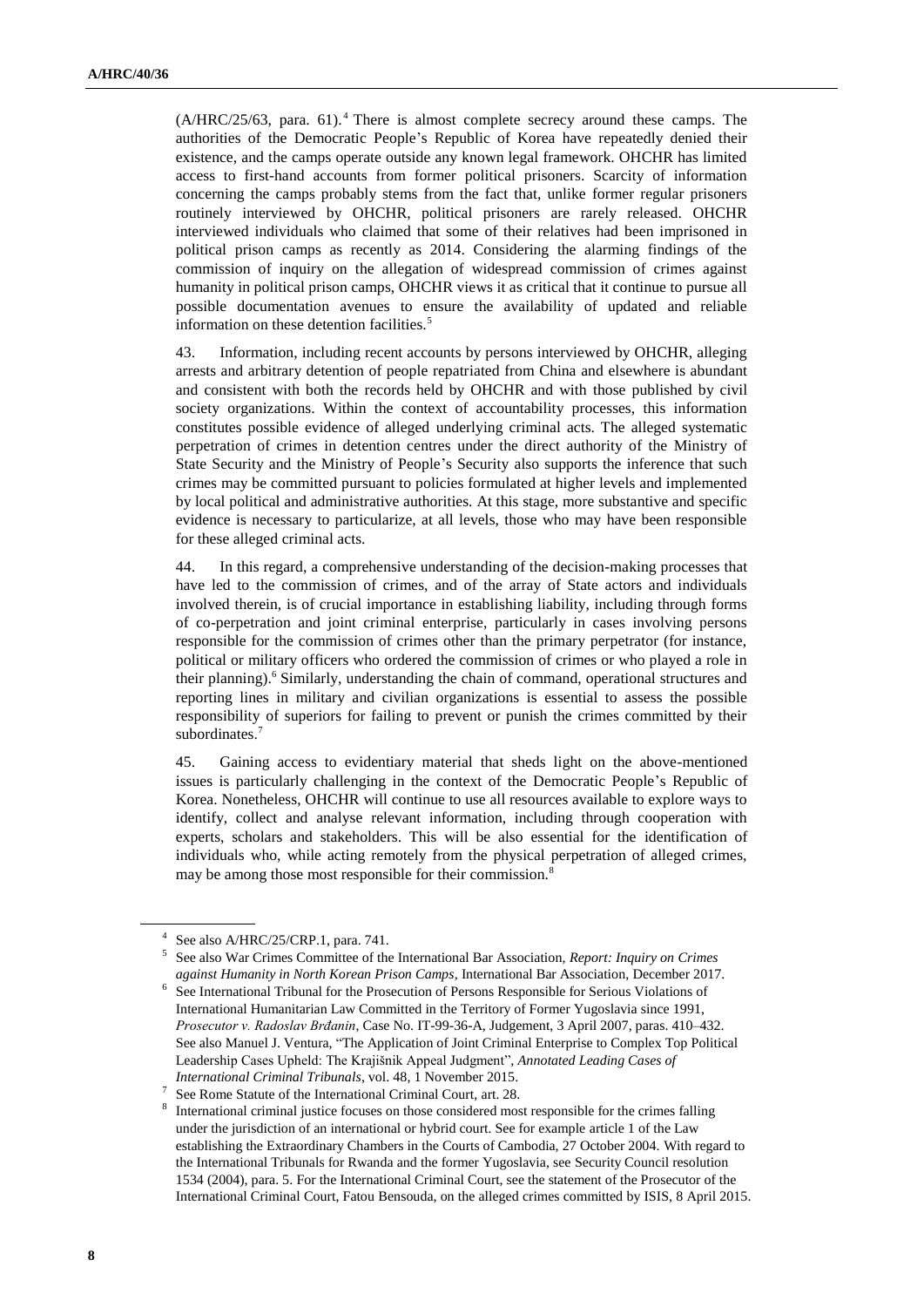## **V. Conclusions**

46. **The analysis by OHCHR of information currently available confirms there are reasonable grounds to believe that numerous crimes against humanity have been committed in the Democratic People's Republic of Korea, and may be ongoing. As recommended by the commission of inquiry and the group of independent experts, the prosecution of crimes committed in the Democratic People's Republic of Korea through the creation of an ad hoc tribunal or referral to the International Criminal Court should remain a priority in the long term. While the conditions may not yet be in place for either option to materialize, it is imperative to ensure that information is collected and stored for criminal accountability purposes.**

47. **While OHCHR has made some progress in advancing efforts to achieve accountability for alleged crimes committed in the Democratic People's Republic of Korea, significant work remains to be done to fully meet the objectives set by the Human Rights Council in its resolution 34/24, and to contribute to the eventual realization of justice for victims.**

48. **During the period under review, OHCHR explored various avenues for accountability and began to develop tailored strategies to that end. A large amount of documentation collected for the purposes of monitoring the situation of human rights however, still needs to be reviewed and analysed from an international criminal law perspective. This task is complicated by the lengthy timescale over which such widespread crimes have taken place, and the fact that they have been committed throughout the country. The highly complex command structures of the Democratic People's Republic of Korea are an additional complicating factor.** 

49. **Should the Human Rights Council extend the mandate of the accountability team, OHCHR proposes to strengthen – resources permitting – the specialized team and consolidate it within its field-based structure in Seoul, which will be headed by a permanent senior official member with extensive experience in international criminal law. The team would ideally include expertise in a variety of fields and disciplines. Additional staff with expertise in international criminal law would strengthen the Office's capacity to review and analyse documentation collected, oversee and conduct accountability-focused interviews, carry out factual and legal analysis, and devise documentation and investigation strategies. Additional Korean-speaking human rights officers, legal interpreters and legal officers would be required to increase the Office's interviewing capacity and its ability to analyse relevant laws and commentaries of the Democratic People's Republic of Korea, the vast majority of which are not available in English or French. Furthermore, a large number of the original records of interviews generated by civil society organizations that will have to be included in the electronic repository once received are in Korean, requiring Korean-speaking staff to undertake analysis and translation. Lastly, additional resources would also allow OHCHR to broaden its outreach activities, which is critical to increasing potential sources of information and to strengthen cooperation among the many stakeholders whose work is relevant to the accountability project.** 

50. **The accountability team would also require a fully dedicated information management officer, in addition to a legal officer tasked with overseeing the preservation and consolidation of information and evidence in accordance with international standards, and with responding to any requests for assistance lodged by future accountability mechanisms. A software developer would also be required to update, maintain and modify the architecture and analytical features of the central electronic database and repository. These modifications and updates will likely become necessary as the volume of information increases. Lastly, a media officer would be valuable to undertake future outreach activities aimed at keeping Korean and international audiences informed about the work of the accountability team.**

The commission of inquiry and the group of independent experts recommended such a focus for the Democratic People's Republic of Korea; see A/HRC/34/66/Add.1, paras. 8 and 75.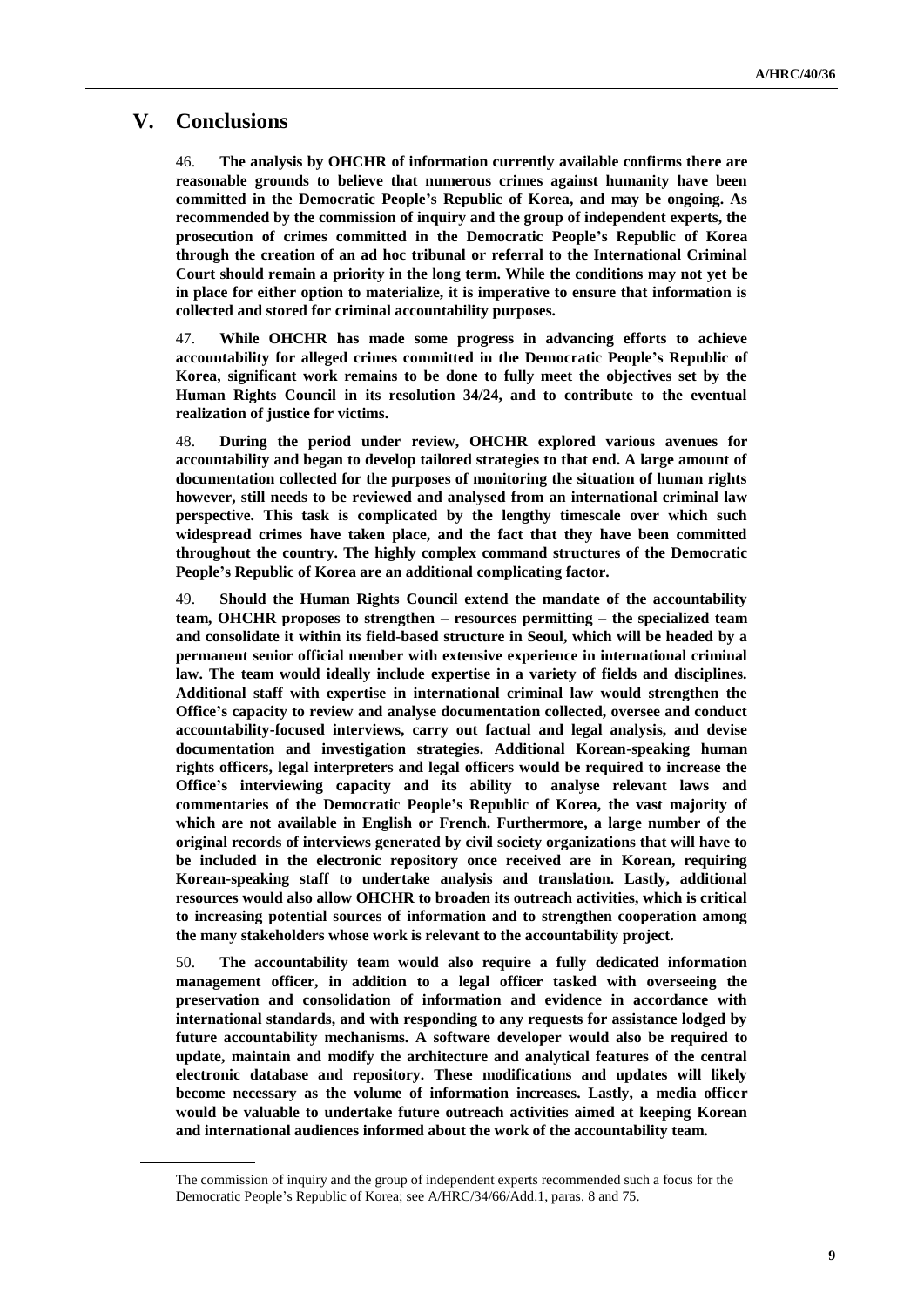51. **The experience gained during the period under review shows that, at the present stage, owing to the continued lack of access to the Democratic People's Republic of Korea, the majority of the work on accountability must be carried out in the Republic of Korea. While staff working on criminal accountability must therefore be based in Seoul, a small team is required in Geneva, including a dedicated international legal officer and an information management officer. For security reasons, archives and the repository of testimonies and documents gathered by OHCHR should be maintained and serviced in Geneva. Moreover, regular interaction with Member States in Geneva will remain critical in continuing to advocate for and advance future strategies on accountability.**

52. **These additional resources would allow OHCHR to continue to work both on documenting and storing information on suspected crimes against humanity, and on the development of accountability strategies for future international and/or nationally owned accountability processes.** 

53. **In the meantime, in the absence of any commitment to accountability at the national level, OHCHR continues to recommend that the Security Council refer the situation in the Democratic People's Republic of Korea to the International Criminal Court or that an ad hoc international tribunal be established, to make full use of the information and evidence being collected by OHCHR and to ensure that those most responsible for gross human rights violations that may amount to crimes against humanity are held to account. This would represent an essential step towards accountability for crimes against humanity in the Democratic People's Republic of Korea and may deter the commission of such acts in the future.**

## **VI. Recommendations**

54. **On the basis of the activities it has conducted to date pursuant to Human Rights Council resolution 34/24, OHCHR recommends that the Government of the Democratic People's Republic of Korea:**

(a) **Acknowledge the existence of serious human rights violations, which may amount to crimes against humanity, take immediate steps to end such violations, and ensure that independent, impartial investigations are conducted into allegations of such violations;**

(b) **Give international humanitarian organizations and human rights monitors immediate access to the country, including to all detention facilities;**

(c) **Grant OHCHR access to the country, including to conduct interviews and documentation activities pursuant to Council resolution 34/24;**

Initiate reform of criminal justice legislation and rule of law institutions, **including the judiciary and law enforcement and corrections systems, in accordance with international human rights norms and standards;**

(e) **Ensure that victims of crimes against humanity and their families are provided with adequate, prompt and effective reparation and remedies, including public acknowledgment of the truth of the violations suffered;**

(f) **Hold to account all perpetrators of international crimes in national courts through fair and impartial trials held in accordance with international standards;**

(g) **Ratify the Rome Statute of the International Criminal Court.**

55. **OHCHR recommends that the Government of the Republic of Korea continue to facilitate the work conducted by OHCHR pursuant to Human Rights Council resolution 34/24, including with regard to access to individuals who have fled the Democratic People's Republic of Korea, and to the collection and analysis of relevant testimony, documentation and information.**